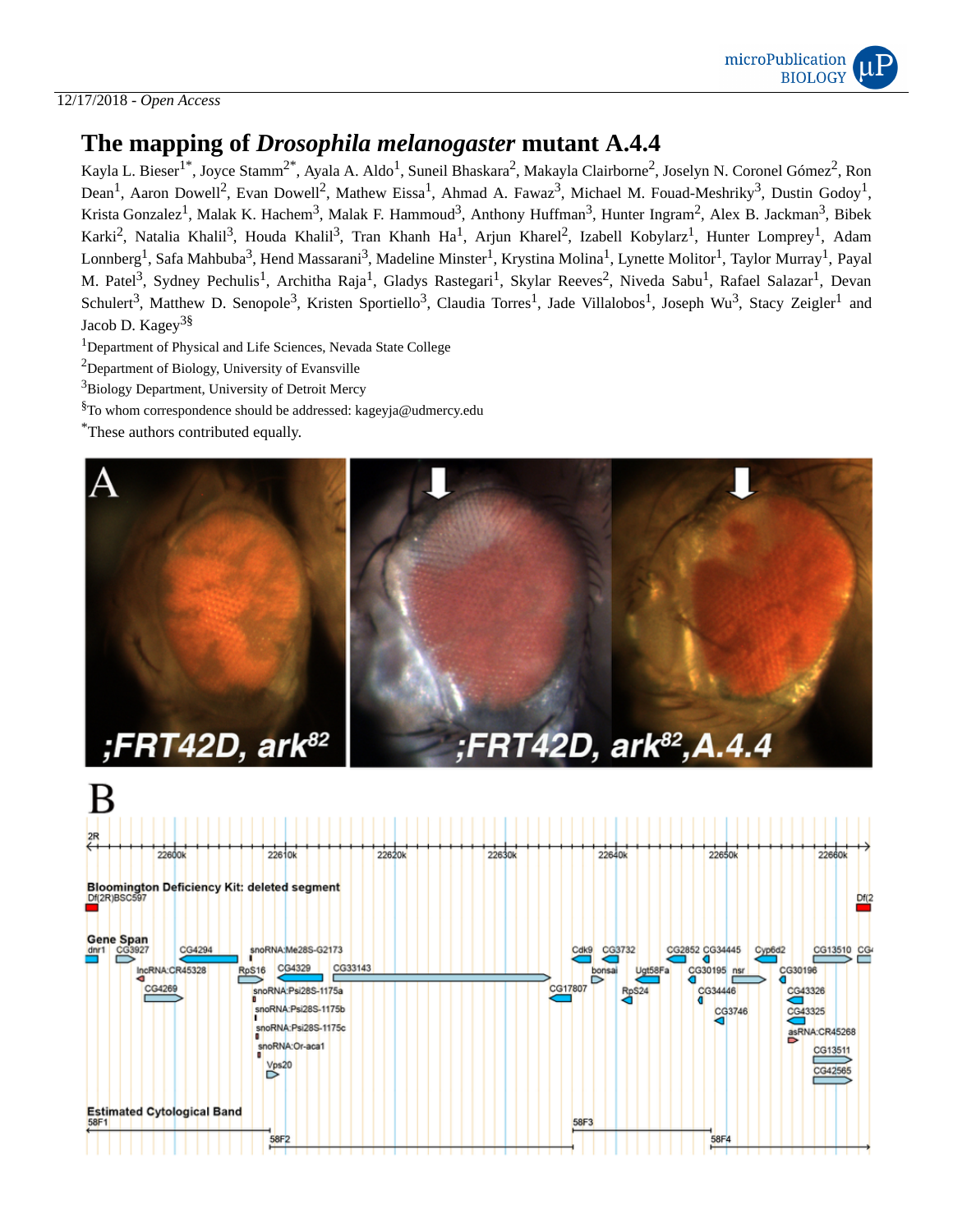### 12/17/2018 - *Open Access*

A. Mosaic eye of control (;FRT42D,ark82) and mutant A.4.4 (;FRT42D,ark82,A.4.4) flies, mutant tissue is pigmented (mw+). Two representative mosaic eyes are shown for A.4.4. Arrow denotes consistent patch of wild type tissue observed on dorsal tip of mosaic eye. B. Genomic region on Chromosome 2R in which mutant A.4.4 fails to complement, 2R:22,592,996..22,661,827. Image adapted from Flybase.org (Gramates et al. 2017).

## **Description**

A novel *Drosophila melanogaster* mutant *A.4.4* was isolated from a conditional Flp/FRT mosaic eye screen in the context of blocked apoptosis (Kagey *et al.,* 2012). The *;FRT42D, Dark <sup>82</sup>* chromosome was used as a starting point for the EMS mutagenesis screen to screen to screen for mutations that conferred a growth advantage in the environment of blocked apoptosis via the homozygous *Dark <sup>82</sup>* allele (Akdemir et al., 2006). Mutants were screened for over-representation of mutant tissue (pigmented) as compared to the *Dark <sup>82</sup>* mosaic control (Figure 1A). The mutant mosaic phenotype generated by the cross *FRT42D Dark <sup>82</sup> A.4.4* X Ey>Flp; FRT42D resulted in mosaic eyes with a slight increase in the red:white ratio (approximately 70:30) as compared to *FRT42D Dark <sup>82</sup>* control eyes (approximately 60:40). Ratios were estimated from observation of multiple mosaic eyes for each genotype. In addition to the increase in mutant tissue, the mosaic *A.4.4* eye was observed with a consistent clone/patch of wild type (unpigmented) tissue at the dorsal peak of the eye (**Figure 1A,** arrow denotes observed region lacking mutant tissue). Whether this mutant phenotype is dependent upon this block in apoptosis is unknown at this time, however other mutant phenotypes in this screen have demonstrated a dependence upon a block in cell death (Kagey *et al.,* 2012).

The genomic location of the homozygous lethal *A.4.4* was mapped by deficiency mapping and complementation tests to identify the region on 2R that failed to complement. The location of the mutation was mapped by three independent groups of researchers that are part of the Fly-CURE consortium utilizing complementation mapping and the Bloomington Stock Center 2R Deficiency Kit (Cook *et. al.,* 2012). We find that mutant *A.4.4* failed to complement the deficiency *Df(2R)X58-12/SM5.* Mutant *A.4.4* complemented the overlapping deficiencies *Df(2R)BSC597/SM6a* and *Df(2R)BSC787/SM6a*. Together these data create a failure to complement region of 2R:22,592,996..22,661,827 (**Figure 1B**). Additional complementation tests were set up with individual alleles of candidate genes found within this region and available at the BDSC and tested for lethality (**Table 1**). All of these crosses to individual alleles complemented *A.4.4* suggesting that the mutation resides in one of the other genes within this genomic region. The initial complementation experiments were conducted in triplicate at three independent institutions, while the individual allele complementation tests were conducted once.

| <b>Stock number</b><br><b>BDSC</b> | <b>Gene affected</b> | Genotype                                            | <b>Mating with</b><br>A.4.4 |
|------------------------------------|----------------------|-----------------------------------------------------|-----------------------------|
| 12060                              | Vps20                | $P\{PZ\}Vps20^{rG270}$ , l(2)rG270rG270/CyO         | Complement                  |
| 16199                              | CG4294               | y1 w1118; PBac{5HPw+}CG4294 <sup>B316</sup> /CyO    | Complement                  |
| 17065                              | CG3927               | $w[1118]$ ; $P{w[+mC]=EP}EP2515/CyO$                | Complement                  |
| 17739                              | Ugt58Fa              | w1118; PBac{PB}Ugt58Fa <sup>c05973</sup> /CyO       | Complement                  |
| 23049                              | CG33143              | y1 w67c23; Mi{ET1}CG33143 <sup>MB01293</sup> /CyO   | Complement                  |
| 29511                              | RpS24                | w*; $P\{FRT(whs)\}G13\ P\{lacW\}RpS24^{SH2053}/CyO$ | Complement                  |
| 63874                              | RpS16                | w1118; PBac{IT.GAL4}RpS160887-G4/CyO                | Complement                  |
| 67706                              | Vps20                | $w^*$ ; Vps20 <sup>I3</sup> /CyO                    | Complement                  |

# **Reagents**

;FRT42D, ark82/CyO (Akdemir et al. 2006) ;FRT42D, ark82, A.4.4/CyO Ey>Flp;FRT42D (BDSC 5616) Bloomington Drosophila Stock Center 2R Deficiency Kit (Cook et al. 2012) Individual alleles used for complementation tests (see Table 1 for BDSC numbers)